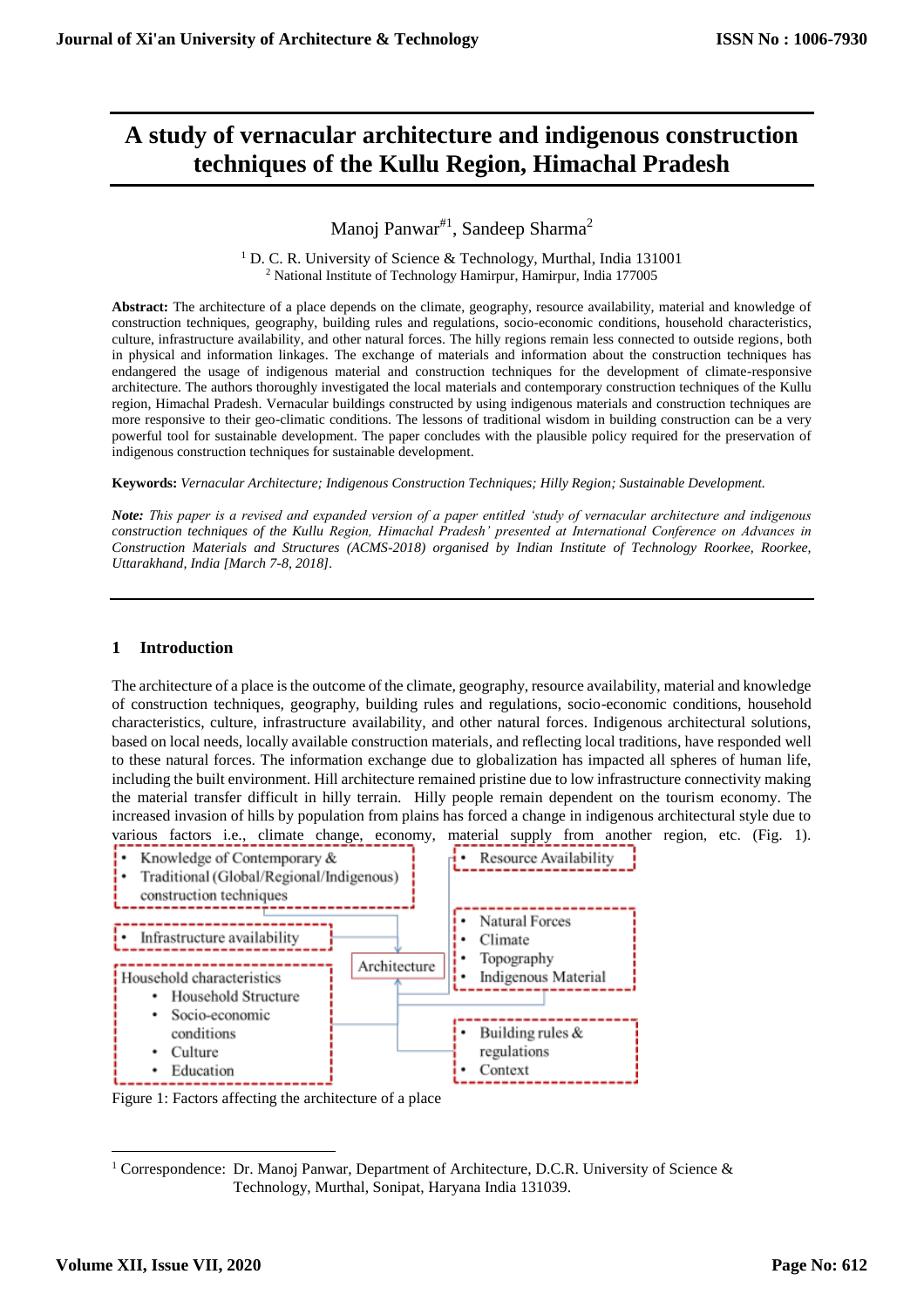The infiltration of architectural plan formulations, materials, and construction techniques has led to a change in the architectural character of the region. The use of vernacular architecture and indigenous construction techniques is on a sharp decline in hilly regions (Sarkar, 2013) (Rahul & Ahuja, 2014). The study region is well known for its Dhajji wall, Kath-Kuni construction technique, slate as a roofing material, plan formulations. This architectural character, with its ethnic, regional, and local 'dialects, is disappearing in hilly regions (Negi, Jain, & Singh, 2017). The change in architectural character will lead to loss of identity of the Kullu region, which will have a backwash effect on the tourism industry in the long run as tourists are attracted by the architecture and climate of the region. Himachal Pradesh is one of India's most tourist-attractive states (Tiwari, 2017). The construction technique and architecture may seem a very small factor but is of paramount importance. The authors have analyzed the need for indigenous architecture for the development of the Kullu region.

#### **2 Brief Profile of Kullu Region**

Kullu region, Himachal Pradesh, has been selected to study vernacular architecture and indigenous construction techniques of hill settlement. The Kullu district has a spread of  $5{,}503 \text{ km}^2$  and is located in Himachal Pradesh, India, approximately at 4000 feet altitude, 31.957851, and 77.109459 latitude and longitude coordinates respectively (Fig. 2). Kullu is the capital town of the Kullu district and is located at Beas River. It is famous for a broad open Kullu valley between Manali and Largi. The settlements are small villages named, Bhilyani, Soyal, Lag valley in district Kullu. The main seasons and temperature variations found in these regions are Summerfrom March till June (Max. temp 33.8°C, Min. temp 14 °C), Winter from December to February (Max. Temperature 16 °C, Min. Temperature  $2$  °C) and Monsoon from July to September. During the winter months, the temperature goes down to the freezing point, even heavy to medium snowfall occurs. Therefore, the cold climatic conditions are predominant here, which is also supported by the climate classification of India by the National Building Code of India. A pleasant climate is found during the autumn season of October and November.



Figure 2: Location map of Kullu district, Himachal Pradesh, India (Govt. of HP, n.d.).

## **3 Methodology**

The authors are well versed in the region and its architectural character. A Survey technique has been used in this research. A total of 185 surveys were conducted, out of which 23 have been discarded due to lack of knowledge about the architecture of the Kullu region. The physical survey is used to identify the most common architectural characteristics and indigenous construction techniques. The reasons for the decline in the use of vernacular architecture and indigenous construction techniques have been identified, and views of residents (users, masons, and material suppliers) of the region on the revitalization of vernacular architecture and indigenous construction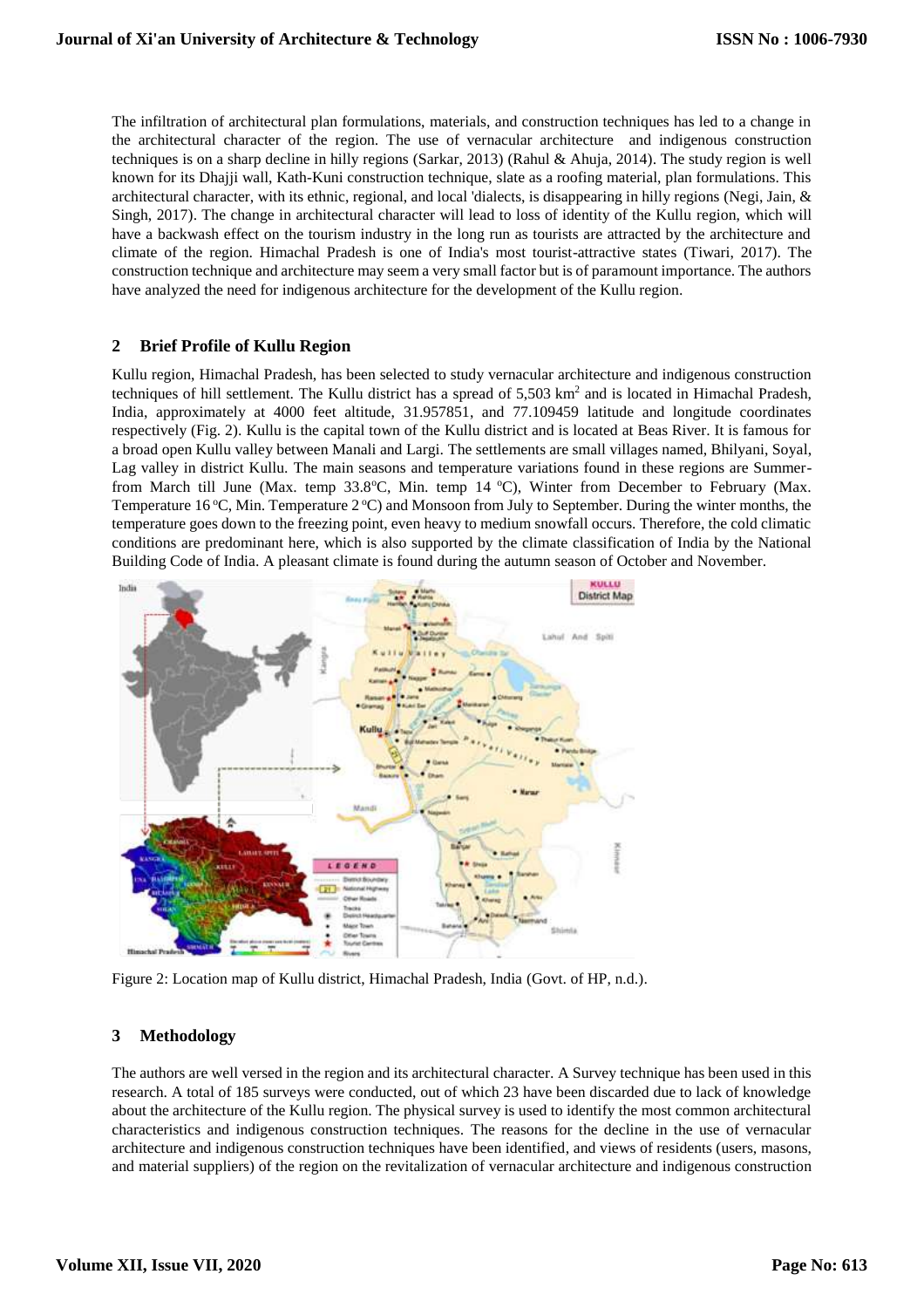techniques have been gained through a survey questionnaire. The methodology adopted for the entire study has been presented in Fig. 3.



Fig. 3: Methodology adopted in the present investigation.

## **4 RESULTS AND DISCUSSION**

#### **4.1 Physical survey of the Kullu region**

#### **4.1.1 The architectural character of the study region**

Despite the infusion of foreign materials and construction techniques, the architecture in the Kullu region is primarily characterized by local materials, integrating socio-cultural and economic fabric, but the pace of change is fast. The buildings are an example of sustainable architecture. The majority of houses in the region have passive architecture features used for controlling temperature and ventilation. Based on the controlling parameters, functional plans have evolved over a period of time. The spaces are the outcome of the natural factors, local materials, socio-cultural and economic factors, e.g., the kitchen is preferably kept in internal core of the building to keep the surrounding spaces little warm, ground floor is generally used for livestock and fodder storage which exposed the habitable spaces on the first floor to heat generated from the livestock (Sharma Sandeep, Sarkar Amitava, 2011) (Fig. 4.)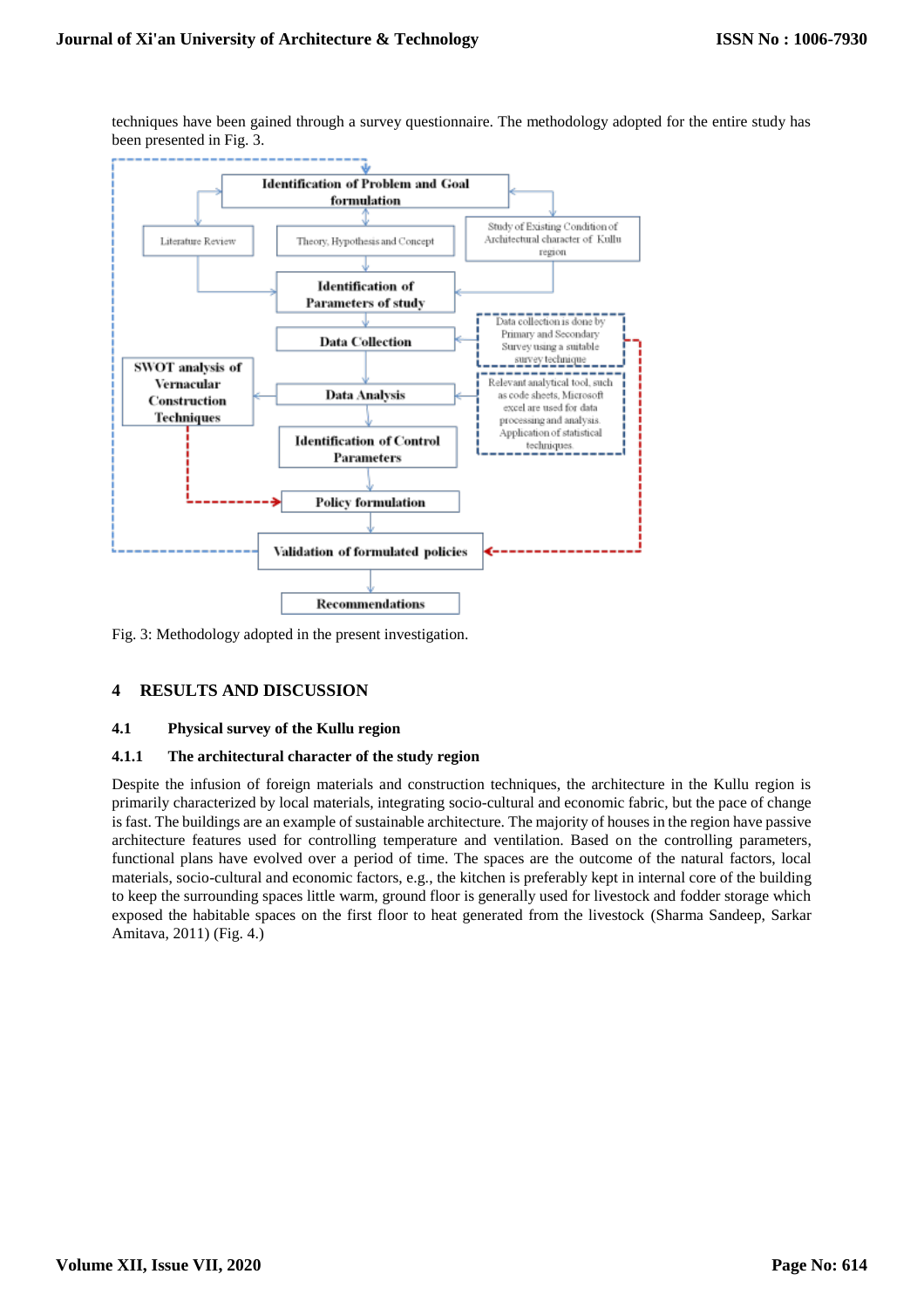

Figure 3: Functional plan of a building (a) Ground Floor (b) First Floor (c) Cattles on Ground Floor & (d) habitable rooms on the first floor with Sunspaces (Verandah) - for yarning by using "khaddi"

Low volume spaces used to provide thermal comfort at less energy consumption. Glass covered balconies and verandas are there, which act as sunspace during the day, basically solarium type of arrangement with double skin type arrangement to trap heat for space. These spaces are used as sunspaces and for yarning by using "khaddi" in most of the houses. These balconies are also used as storage space for fodder; this fodder provides time lag to heat loss as well as acts as an insulating surface and increases the thermal mass (Fig. 5). Lofts are constructed under the pitched roof, which is used as storage space and provides thermal insulation and thermal mass.



Figure 5: A typical section of a House at Kullu

## **4.1.2 Indigenous construction techniques**

Indigenous construction techniques used in the study area, e.g., the practice of using plaster on the inner surface and avoiding it on the outer surface, adds to thermal comfort by increasing the conduction of solar radiation from outside to inside but provide thermal resistance in loss of heat back to the environment (Fig.6a ). Dhajji (A. Kumar & Pushplata, 2013; Sharma & Sharma, 2013) construction provides earthquake resistance (Fig. 6b). The uses of local materials reduce the cost of transportation and are cheaper in comparison to materials procured from outside the region. The locally available labour is efficient in handling the local materials and construction techniques, e.g., Kath-Kuni (A. Kumar & Pushplata, 2013; Sharma & Sharma, 2013) technique (Fig. 6c and 6d) (Francis D.K. Ching, 2008); so, employment opportunities can be retained to local people.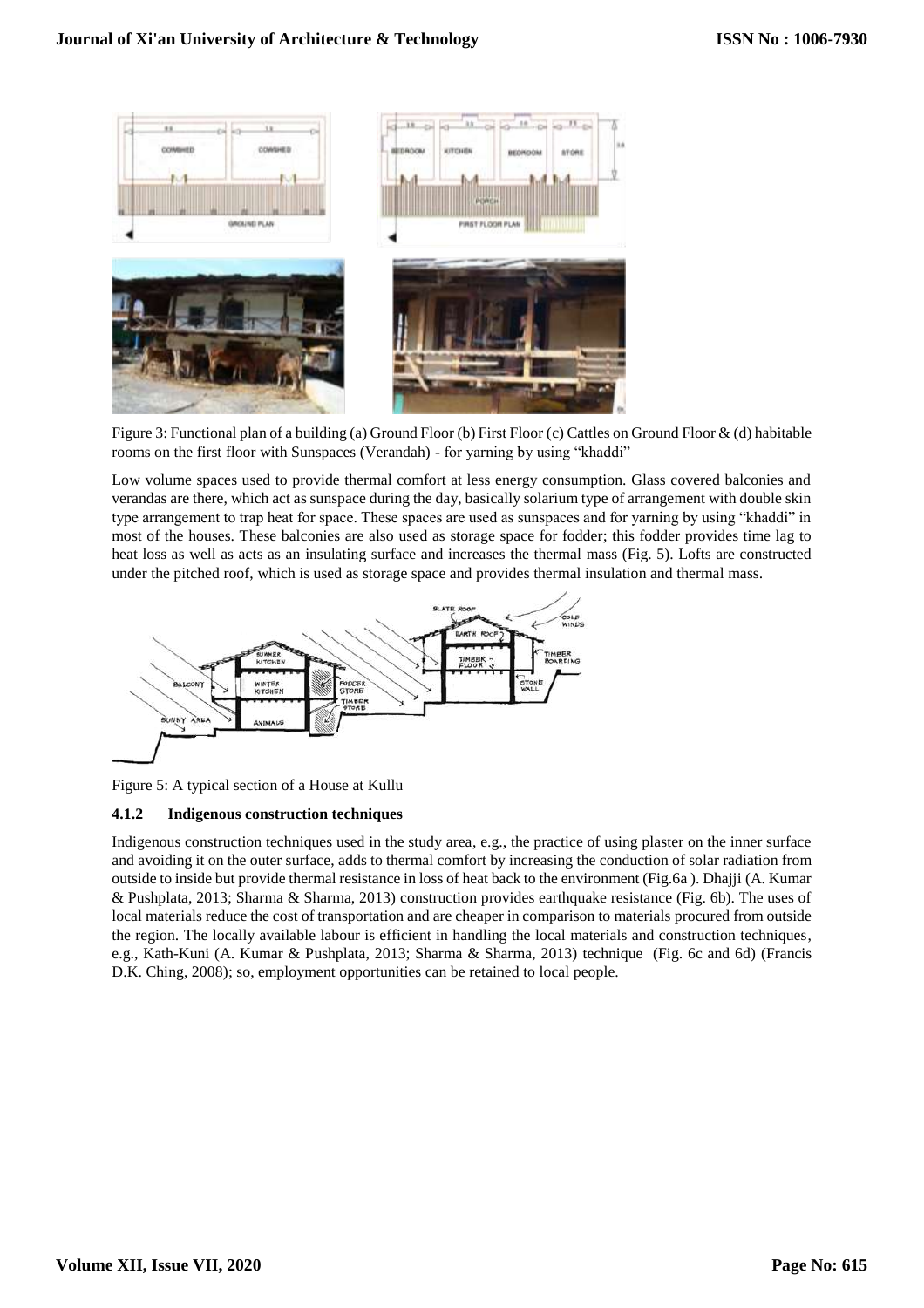

Figure 6: (a) Dry Stone Construction (b) Dhajji-Dewari Construction (c) Kath-Kunni Construction (d) Wooden Construction

The mixed construction and use of foreign materials and construction techniques have not only changed the architectural vocabulary of the region (Fig. 7a) but also changed the visual sustainability of the region (Fig. 7b).



Figure 7: (a) Changing architectural fabric and (b) existing natural settings

#### **4.2 Results and discussion**

Total 185 surveys were conducted at six different locations, out of which 23 have been discarded due to lack of knowledge of respondents about the architecture of the Kullu region. Tourists, the general public, masons, and building material suppliers have been considered as different stakeholders in the survey. The analysis of the survey pointed out that from 39 tourists only 31, from 104 general public only 95, from 23 masons only 17 and from 19 building suppliers, all 19 were aware of the architecture of the Kullu region (Fig. 8). So, the total number of respondents who were aware of the architecture of the Kullu region, i.e., 162, were considered for further analysis of the survey.



Figure 8: Awareness about the architecture of the Kullu region

The analysis of a question about awareness about change pointed out that a higher share of participants from all stakeholder groups was aware of the change (Fig 9). Furthermore, maximum respondents were aware of the change in architectural style as it is the visual character of the built environment (Fig. 10).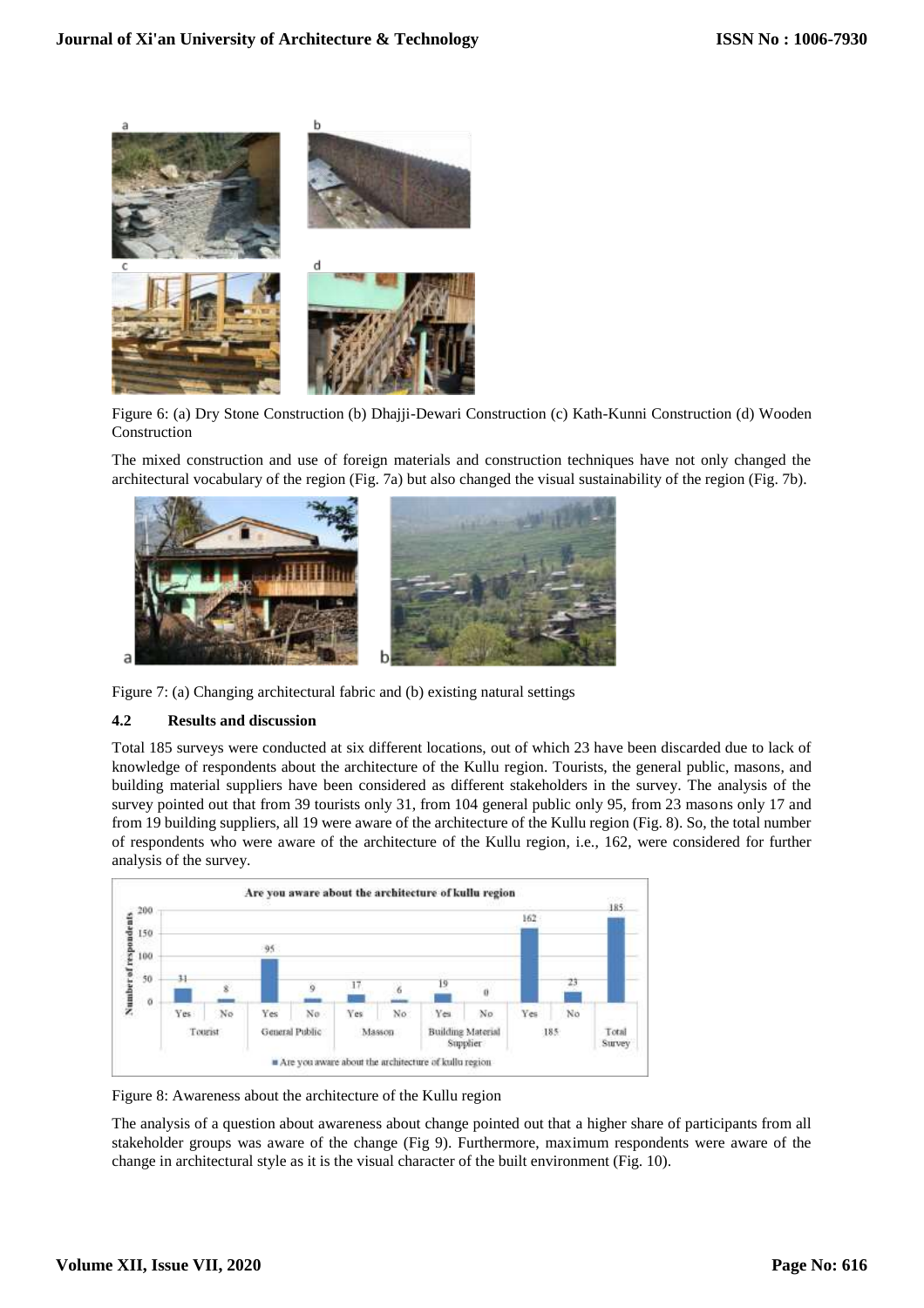

Figure 9: Observation about change in indigenous architectural character of the Kullu region



Figure 4: Observation for change in indigenous architectural character of the Kullu region

The majority of stakeholders are aware of the cause of change in architectural character and construction techniques (Fig. 11). The scarcity of local materials has been identified as the main cause of change by all. Also, it is observed that tourists were among the least aware group, as most of them were first-time visitors in the Kullu region. As perceived by authors, the awareness about new architectural styles has not been identified as an important cause for change by the general public.



Figure 5: Causes for change in Architectural character and construction techniques.

Majority of stakeholders, excluding the tourists, are aware of architectural functional plan layout and building elements (Fig. 12). The technical terms like solarium were least identified building element, this was due to the use of the technical term in the survey.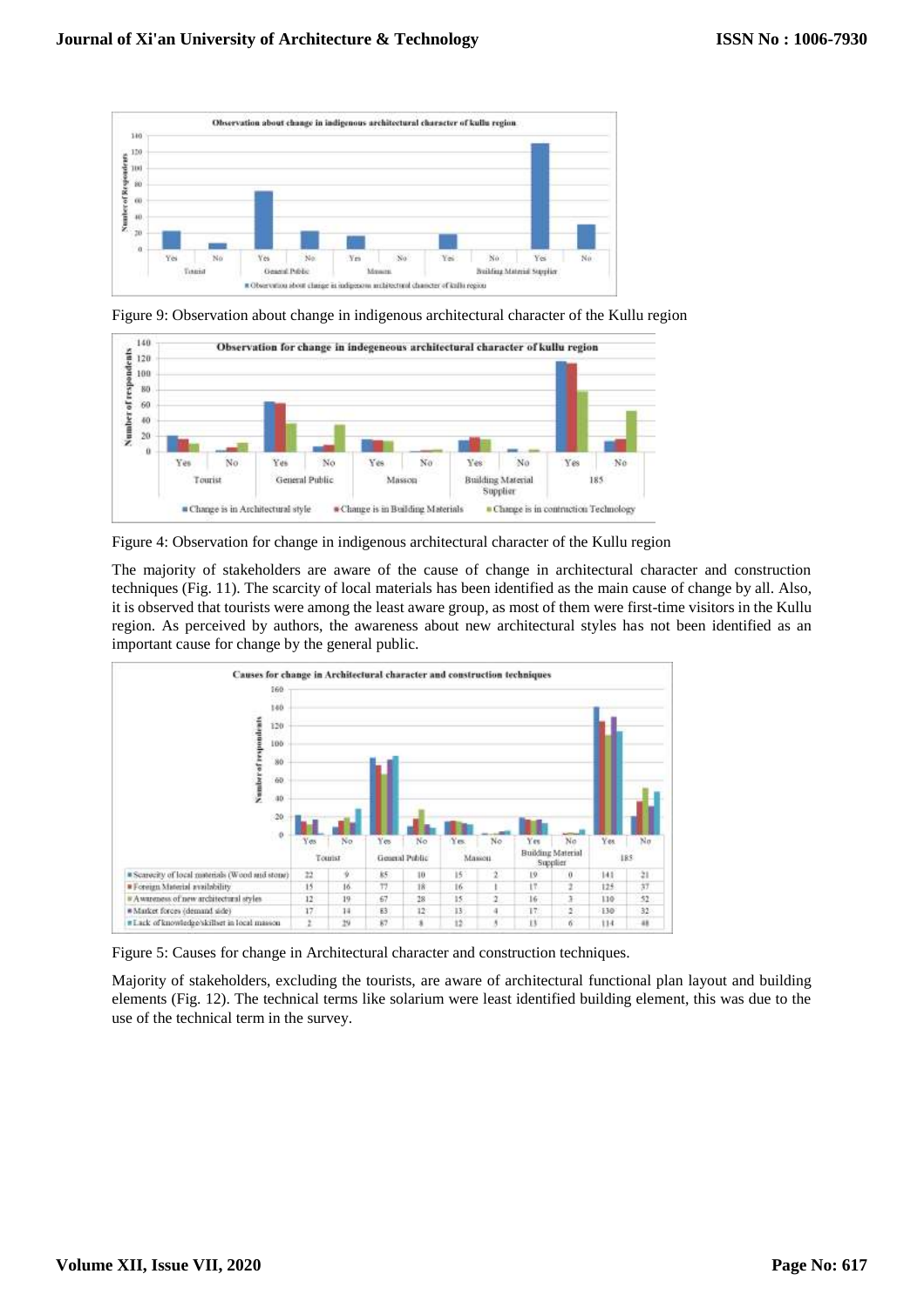

Figure 6: Awareness of architectural functional plan layout and building elements

The results of the question on knowledge about the indigenous construction techniques and materials are presented in Fig. 13. Although, tourists were not aware of the local construction techniques, yet they were aware of the materials. All the tourists were highly enthusiastic about knowing the material as they were fascinated by the use of indigenous construction techniques application on local materials. The proportion of stakeholders from other groups on knowledge about indigenous construction techniques and materials is also low.



Figure 13: Knowledge of indigenous construction techniques and materials

All the stakeholders are of the view that the thermal comfort in buildings with vernacular architecture constructed by using indigenous techniques and materials is high as compared to contemporary buildings (Fig. 14). Masons have a mixed view on this question, which could be used as a parameter for increasing knowledge in the same field of all other stakeholders by proper training and awareness.



Figure 14: Thermal comfort in indigenous buildings as compared to contemporary buildings

Majority of stakeholder are of the view that conservation of vernacular architecture, indigenous construction techniques and materials is good for the sustainable development of Kullu region (Fig. 15). All the stakeholders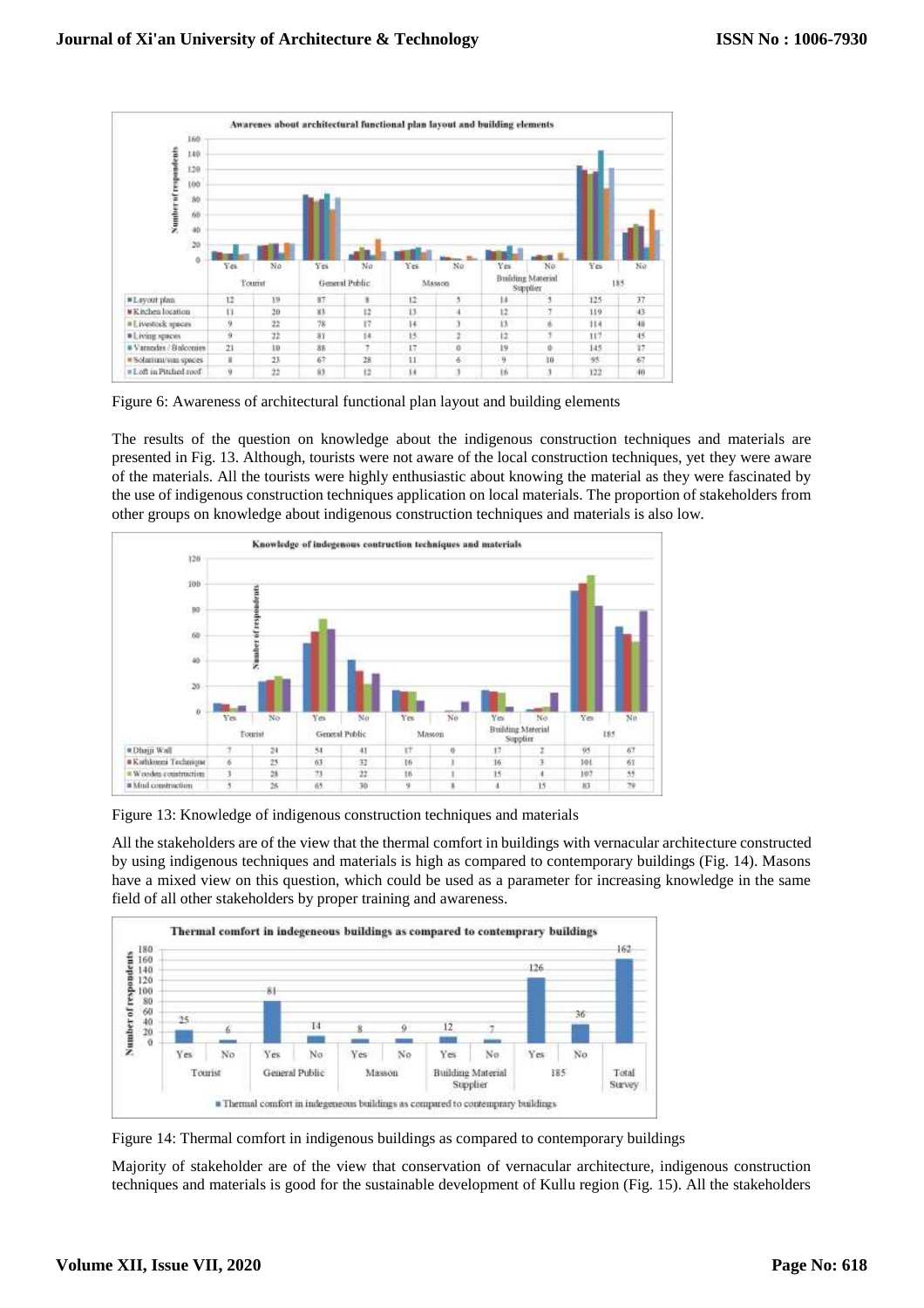were aware of employment opportunities and social-cultural (Ahluwalia, 1998) development along-with the environmental benefits of using vernacular architecture and indigenous construction techniques and materials.



Figure 15: Importance of conservation of indigenous style good for the sustainability of Kullu region

Public opinion on policy adoption for the revitalization of usage of vernacular architecture, indigenous construction techniques and materials are presented in Fig. 16. The survey pointed out that public awareness about different policies on the revitalisation of usage of vernacular architecture, indigenous construction techniques and materials is very less. Majority in all stakeholders have an opinion that large-scale tree plantation and promoting the availability of materials can revitalise the usage of vernacular architecture, indigenous construction techniques, and materials. The setting of BMTPC research and development has not been identified as a major policy due to lack of knowledge about the works of BMTPC. But the authors are of the view that the setting of BMTPC R&D centre would yield good results.



Fig. 16: Public opinion on policy adoption for the revitalisation of Vernacular Architecture style and indigenous construction techniques

The study conducted reveals that traditional architecture has a strong relationship between the form of architecture and the local climate (Gadi, Soma, & Mishra, 2019). On the other hand, the traditional construction techniques and materials were evolved as a response to local climate and availability of materials. But with the advancement in the field of technology and the availability of new materials in the market, the people have started using these materials in construction, which are not suitable for the respective climate. Also, there is a shortage of traditional materials, stones/slates, wood, etc. The skilled labours who were experts on those traditional construction techniques are not available these days. Hence, people are also adopting newer materials for their building construction, which are not responsive to the climate. Vernacular architecture in combination with indigenous construction techniques will yield sustainable economic, social, environmental, and cultural development. The inference is that Himachal Pradesh's Vernacular architecture is the product of its traditional climatic conditions, landscapes, raw material availability, and other natural sources (T. A. Kumar, Kumar, & Arshad, n.d.).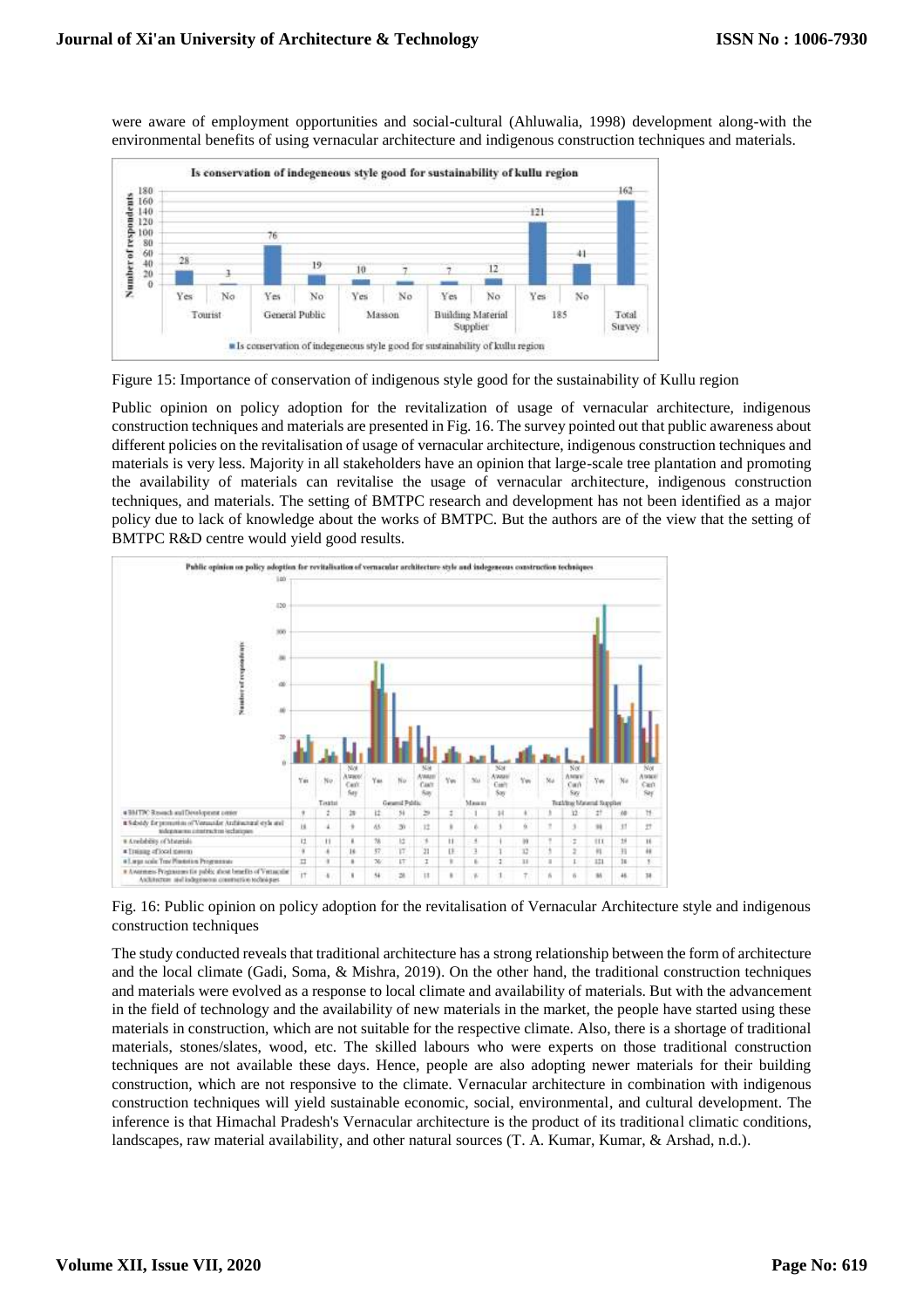#### **4.3 Recommendations**

Based on the thorough literature review and analysis of the state of vernacular architecture and indigenous construction techniques in the study area, i.e., Kullu Region, Himachal Pradesh following recommendations are made for the conservation of nature of architecture and indigenous construction techniques in the hilly region:

- i. Native tree plantation and safety programmes should be a regular part of state policy for the regular supply of wood.
- ii. Awareness programmes should be run for describing the benefits of sustainable development, vernacular architecture, and indigenous construction techniques to locals as well as tourists.
- iii. The government should focus on the development of skill development centers focusing on the development and showcasing the vernacular architecture and indigenous construction techniques.
- iv. Incentives should be given in the form of property taxes and on the bills for tourists to promote the conservation of the architectural character and indigenous construction techniques.

#### **5 Conclusion**

Traditional construction techniques and materials were evolved as a response to local climate and materials availability. Market forces require faster construction with state of the art facilities, and indigenous techniques are unable to cope with the situation. The choice of material used in different areas is dependent on its availability and structural properties. The shortage of material has led to shifting to new materials, especially wood. Thermal comfort in building in vernacular architecture and indigenous construction techniques is high as compared to contemporary architecture, and vernacular architecture is more climate-responsive and ecologically sensitive. Policies on the revitalization of usage of vernacular architecture, indigenous construction techniques, and materials are need of time.

### **BIBLIOGRAPHY**

Ahluwalia, M. S. (1998). *Social, Cultural and Economic History of Himachal Pradesh*.

Francis D.K. Ching. (2008). *Building Construction Illustrated by Francis D. K. Ching*. Wiley (1881).

Gadi, A., Soma, A., & Mishra, A. (2019). To Study the Appraisal of Construction Techniques in Lower Himalayas of Himachal Pradesh, 1620–1625.

Govt. of HP. (n.d.). http://himachaltourism.gov.in.

Kumar, A., & Pushplata. (2013). Vernacular practices: as a basis for formulating building regulations for hilly areas. *International Journal of Sustainable Built Environment*, *2*(2), 183–192. https://doi.org/10.1016/j.ijsbe.2014.01.001

Kumar, T. A., Kumar, S., & Arshad, S. and. (n.d.). *Study of Material Remains in Indian Prospective: An Out Line of Vernacular Architecture of Himachal Pradesh*.

Negi, S. K., Jain, H. K., & Singh, V. (2017). Architecture of Uttarakhand and Construction Techniques for Affordable Housing. *Journal of Environmental Nanotechnology*, *6*(2), 30–35. https://doi.org/10.13074/jent.2017.06.172247

Rahul, A., & Ahuja, R. (2014). Analysing Sustainability Issues Related to Various Construction Techniques Practiced in Himalayas. *International Journal of Research*, *1*(5), 213–218.

Sarkar, A. (2013). Study of Climate Responsive Passive Design Features in Traditional Hill Architecture of Khyah Village in Hamirpur, Himachal Pradesh, India for Indoor Thermal Comfort. *Journal of The Institution of Engineers (India): Series A*, *94*(1), 59–72. https://doi.org/10.1007/s40030-013-0033-z

Sharma, S., & Sharma, P. (2013). Traditional and Vernacular buildings are Ecological Sensitive , Climate Responsive Designs- Study of Himachal Pradesh, *1*(4), 605–609.

Sharma Sandeep, Sarkar Amitava. (2011). CLIMATE RESPONSIVE FEATURES IN THE TRADITIONAL SHELTER DESIGN IN HIGH ALTITUDE- An approach towards sustainable design in hilly regions.